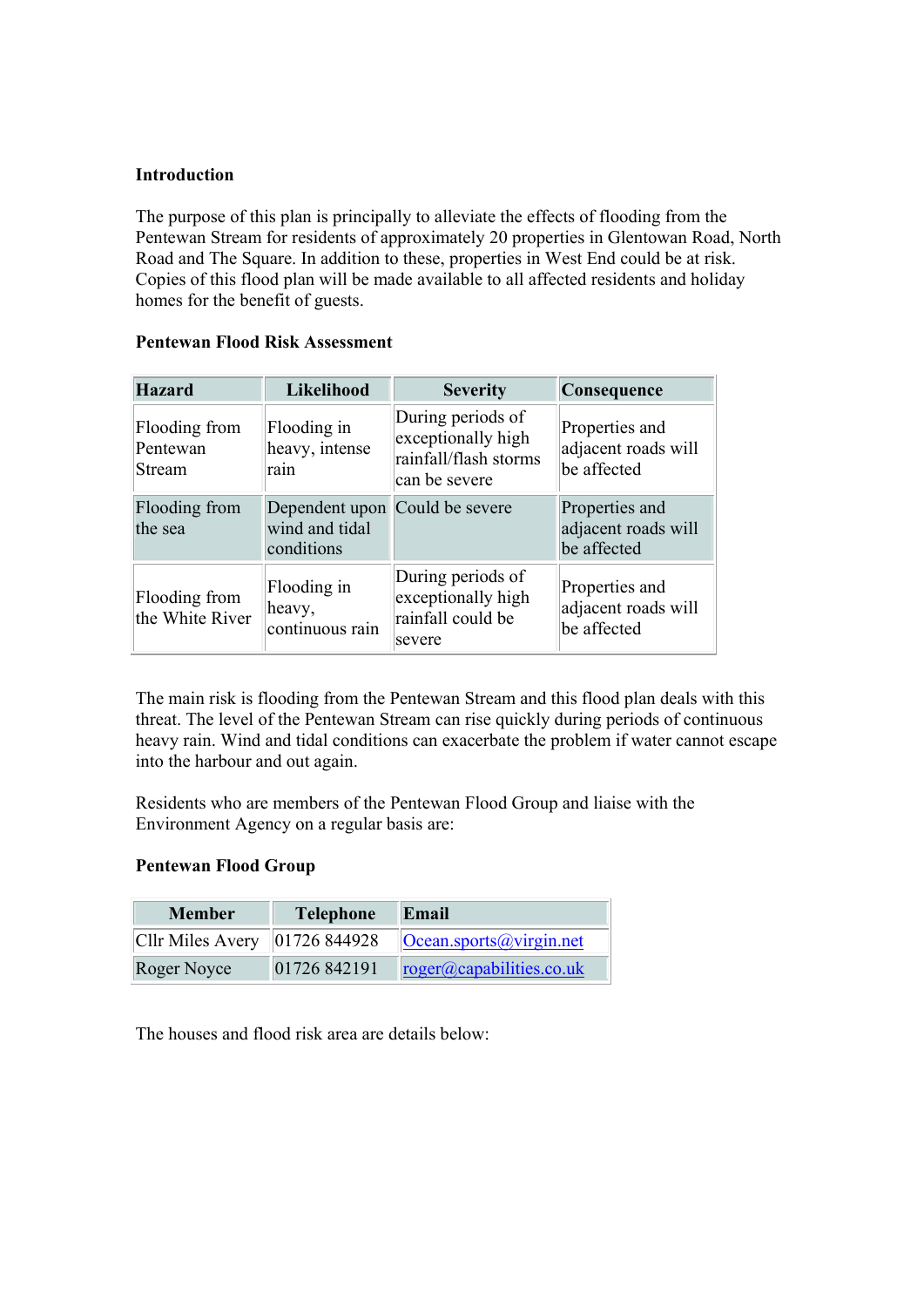

*(Map produced by the Environment Agency, 100026380, 2004. This map is based on Ordnance Survey Landline data and produced for the Environment Agency with the permission of Ordnance Survey. Aerial imagery is copyright Getmapping plc, all rights reserved. Licence number 22047.)*

# **Flood Management Procedures**

- Debris catchers have been installed by the Environment Agency upstream of the village.
- The Environment Agency will undertake a sweep of the valley twice a year to check for fallen debris.
- Debris catchers will be regularly checked by volunteers who have undertaken to walk the adjacent footpath. They will also check if there is any material within the flood plain. If it is safe to do so, small pieces of debris will be removed by the volunteers or riparian owners, but larger objects will be reported to the Parish Clerk who will inform the Environment Agency.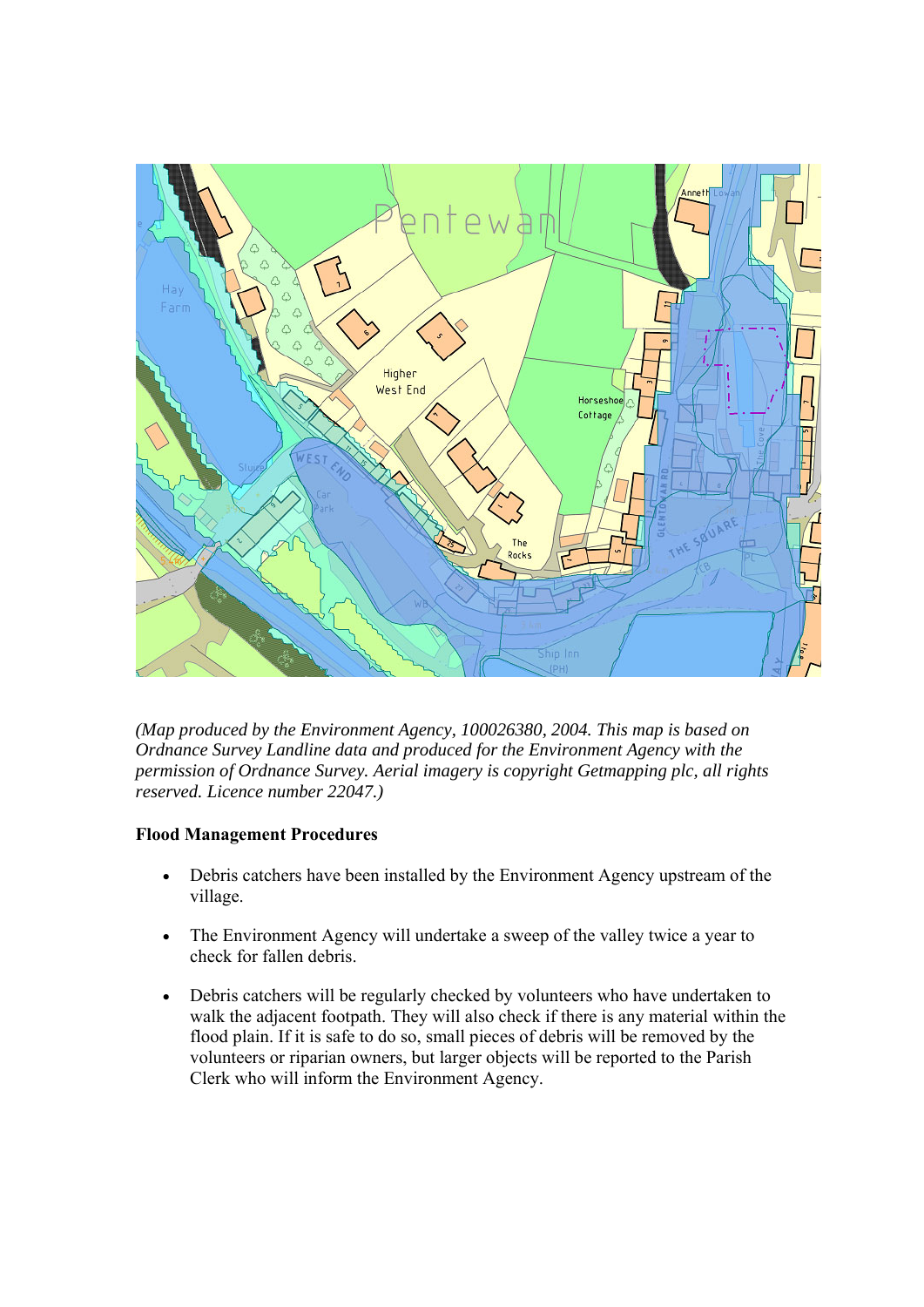• Dates of expected high tides will be posted by the Clerk on the notice-board in The Square.

## **Equipment**

Sandbags will be purchased and stored in Glentowan Road.

## **During periods of expected heavy or prolonged rainfall, the following procedures will be followed**

#### **Monitoring Process**

- Residents can sign up for an alert from the Floodline Warnings Direct service provided by the Environment Agency. (www.environment-agency.gov.uk/flood) This service covers The White River and Par River, so is not specific to Pentewan
- Two flashing lights and an audible siren have been installed by the Environment Agency on the screen behind The Square. These will operate from a trigger on the screen. These lights act as a warning of an increased risk/likelihood of flooding from the Pentewan Stream
- A list of residents' phone numbers is attached to this Flood Plan. When the flashing lights and siren go off, residents will then phone around to cascade the warning

### **Action during flooding process**

Matters that will need to be considered:

Flashing lights/siren on the Screen

The lead time for the lights will vary  $-$  it could be two hours or as little as a few minutes, depending on the variables triggering the alarm. The lights and siren must therefore be used in conjunction with other triggers (eg flood alert)

- 1. To open the sand bag store if needed
- 2. To have vehicles parked in The Square moved to West End car park, or higher ground if West End is also at risk
- 3. To alert the Emergency Services such as Fire & Rescue, Highways, Police, Western Power and Cornwall Council's Emergency Planning
- 4. To close the affected parts of the highway using cones and Road Closed Notices and man those points so that the situation can be explained to drivers